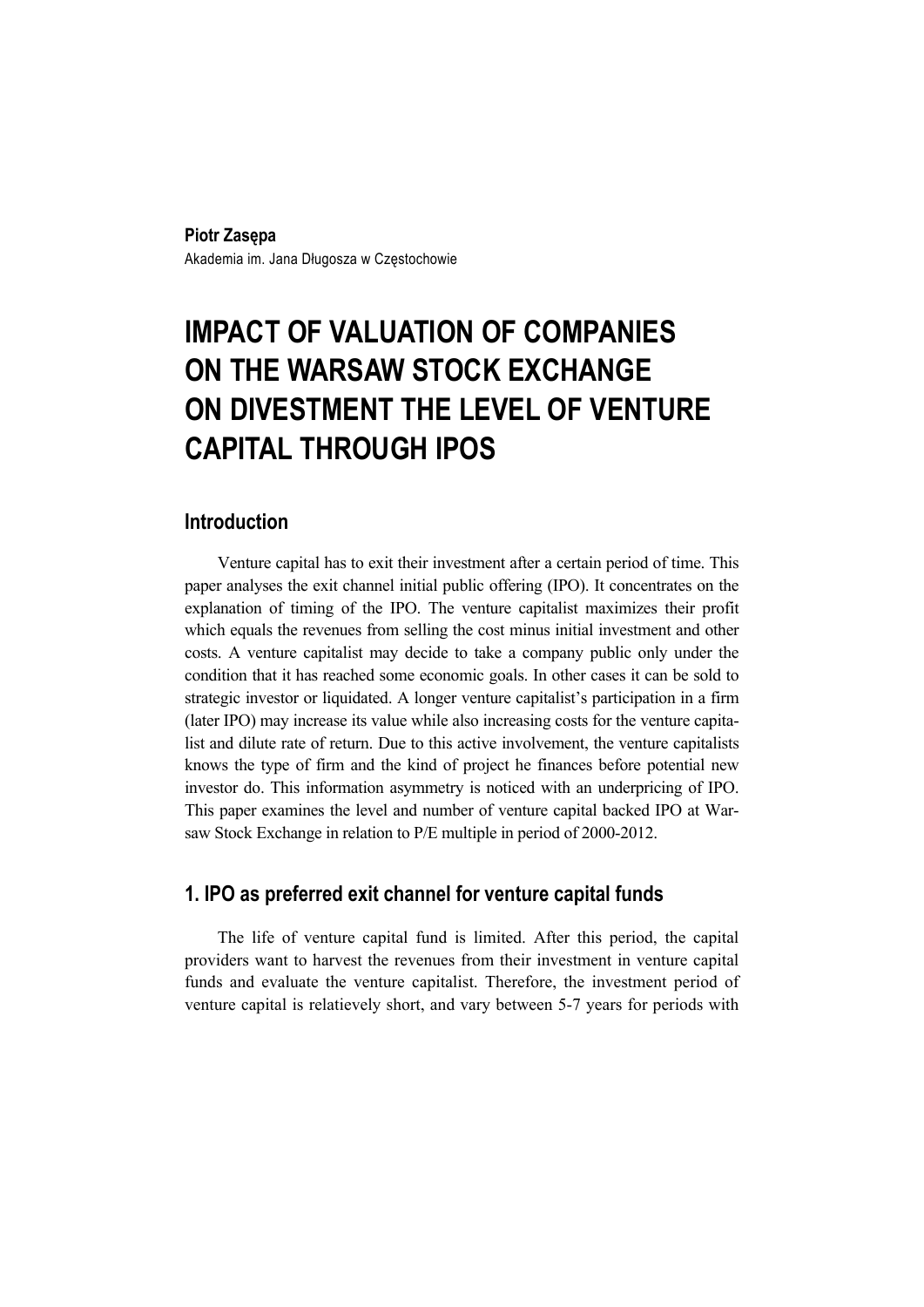stable conditions and 8-12 years for periods which are characterized by higher volatility at the financial markets. The returns from their investments are the capital gains raised after successful built-up of the business rather than regular dividend returns. Hence, the development of a viable venture capital market essentially depends on existence of a suitable exit routes, which provide opportunities for high returns. Venture capitalist offer a combined provision of combined provision of capital and managerial experience. They monitor strategic and managerial decisions and tend to take an active role in advising the firm and providing it with valuable business contracts.

IPO s are generally considered to be the most profitable exit routs. Several empirical papers confirm the positive role of a active IPO market on venture capital activity<sup>1</sup>. IPO is the most powerful driver of venture capital investing and increase in IPO activity is the main reason for the dramatic growth in venture capital commitments, especially in US market<sup>2</sup>.

#### Table 1

| Year | <b>IPO VC</b> | Number of<br><b>IPO</b> | Share in % | Value of VC<br>backed IPO | Value of<br><b>IPO</b> | Share in % |
|------|---------------|-------------------------|------------|---------------------------|------------------------|------------|
| 2000 | 242           | 446                     | 54,26%     | 25,4                      | 108,2                  | 23,48%     |
| 2001 | 37            | 85                      | 43,53%     | 3,4                       | 41,3                   | 8,23%      |
| 2002 | 22            | 81                      | 27,16%     | 2,4                       | 25,4                   | 9,45%      |
| 2003 | 29            | 60                      | 48,33%     | 2,1                       | 15,2                   | 13,82%     |
| 2004 | 94            | 286                     | 32,87%     | 11,1                      | 39                     | 28,46%     |
| 2005 | 57            | 285                     | 20,00%     | 4,4                       | 31,4                   | 14,01%     |
| 2006 | 57            | 187                     | 30,48%     | 5,3                       | 40,4                   | 13,12%     |
| 2007 | 86            | 172                     | 50,00%     | 10,32                     | 46,4                   | 22,24%     |
| 2008 | 6             | 31                      | 19,35%     | 0,47                      | 24,1                   | 1.92%      |
| 2009 | 8             | 12                      | 66,67%     | 1,642                     | 19,2                   | 8,55%      |
| 2010 | 9             | 52                      | 17,31%     | 7,6                       | 36,3                   | 20,93%     |
| 2011 | 51            | 67                      | 76,12%     | 9,8                       | 26,4                   | 37,12%     |
| 2012 | 49            | 60                      | 81,67%     | 21,4                      | 42,6                   | 50,02%     |

Share of venture capital backed IPO at US market over 2000-2012

Source: National Venture Capital Association Yearbook 2013.

<sup>1</sup> P. Gompers, A. Kovner, J. Lerner, D. Scharfstein: *Venture Capital Investment Cycle, The Impact of the Public Markets.* "Journal of Financial Economics" 2008, Vol. 87, p. 1-23.

<sup>&</sup>lt;sup>2</sup> H. Barry, Ch. Muscarella: *The Role of Venture Capital in the Creation of Public Companies, Evidence of Going Public Process.* "Journal of Financial Economics", Vol. 27, Issue 2, p. 447-471.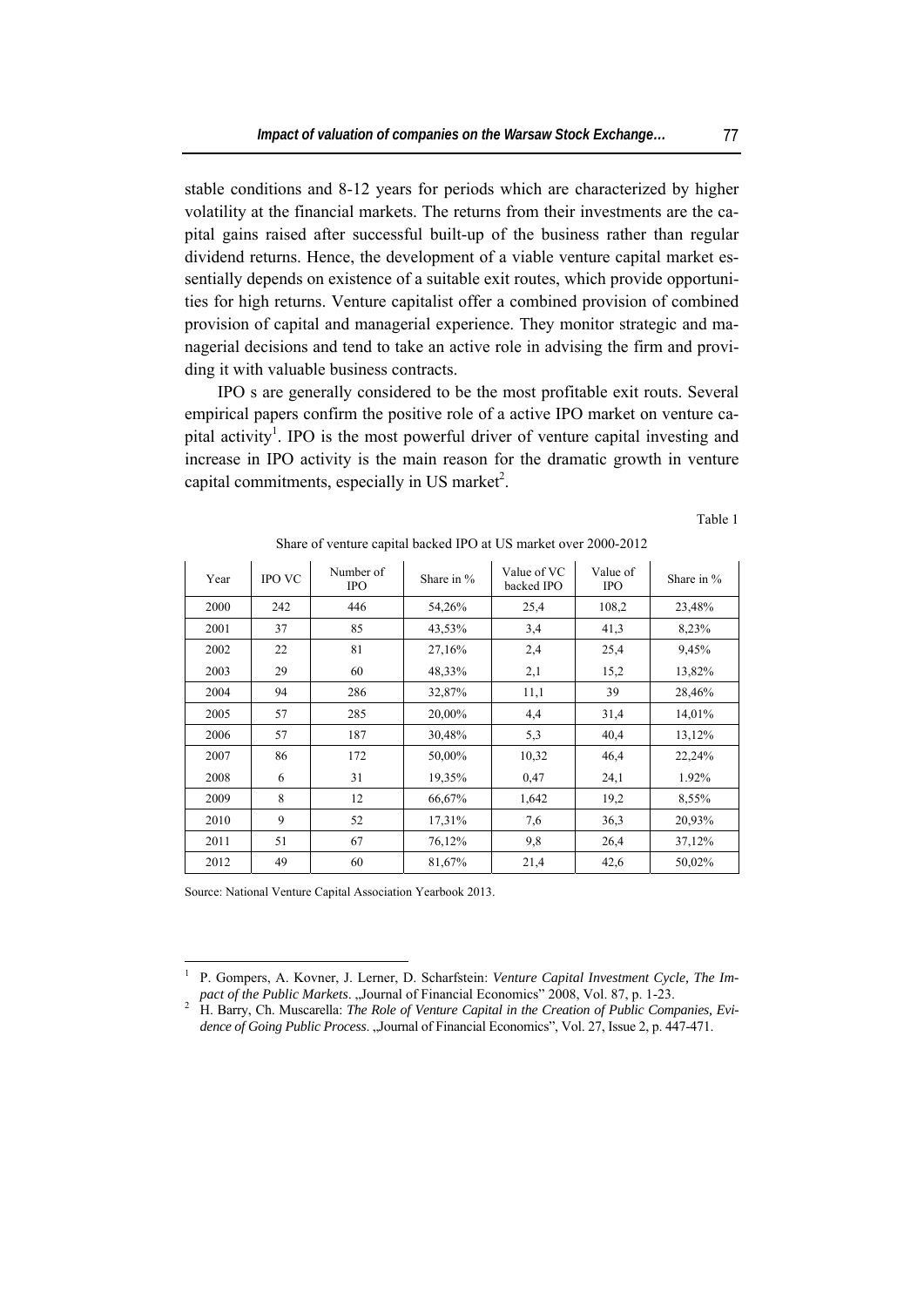In practice it could be observed that venture capital firms go public at different times in the firms life and after being financed by venture capital for different time horizon.

### **2. Lock up periods and its influence on IPO process**

Venture capitalist usually exit only partially at the IPO and commit themselves to hold part of their shares for several months after the IPO (lock-up). As an active investors, venture capitalists know the young firms which they finance better than the potential new investors. The timing and extent of the IPO influences the new investor's assessment of the quality of the firm. The younger the firms are, the higher the information asymmetry is between the venture capital and new investor. There is also conflict between entrepreneur and venture capitalist involved which deal with the choice of the optimal exit channel<sup>3</sup>. Venture capital model is to add value to the growth of the company. One of the differences between venture capital funds and the new investor who but the firm at the IPO is that the former offer not only money but also managerial support that enhances the value of the high-quality firm. Since the IPO reduces the venture capitalist's stake in the firm, incentives to be active in the management of the company are diminished after IPO. The potential value added from the nonmonetary contribution by the venture capitalist depends on the firm type (high or low quality) and the kind of project. An important issue is that the venture capitalist's option or sometimes obligation is to retain some shares beyond the IPO – lock up period. Fund hold their shares in order to signal to the new investors that the firm is of high quality. There are several papers that took research on that issue. Their main outcomes are:

- ‒ firms with more consulting incentives projects will be finance longer by venture capital than firms with less consulting incentives Project; this outcome may help to explain different lengths of financing periods in different industries,
- ‒ the high quality of young firms with a short venture capital financing period will be signaled through a lock-up; since lock-up is a typical feature of almost every IPO in the US and most European markets, the fact that it is used will in practice have no signalling function; further more, the length and extent of the lock-up can be considered the signalling device,

<sup>3</sup> B. Black, R.J. Gilson: *Venture Capital and the Structure of Capital Markets: Banks Versus Stock Markets.* "Jorunal of Financial Economics" 1998, Vol. 47, Issue 3, p. 243-277.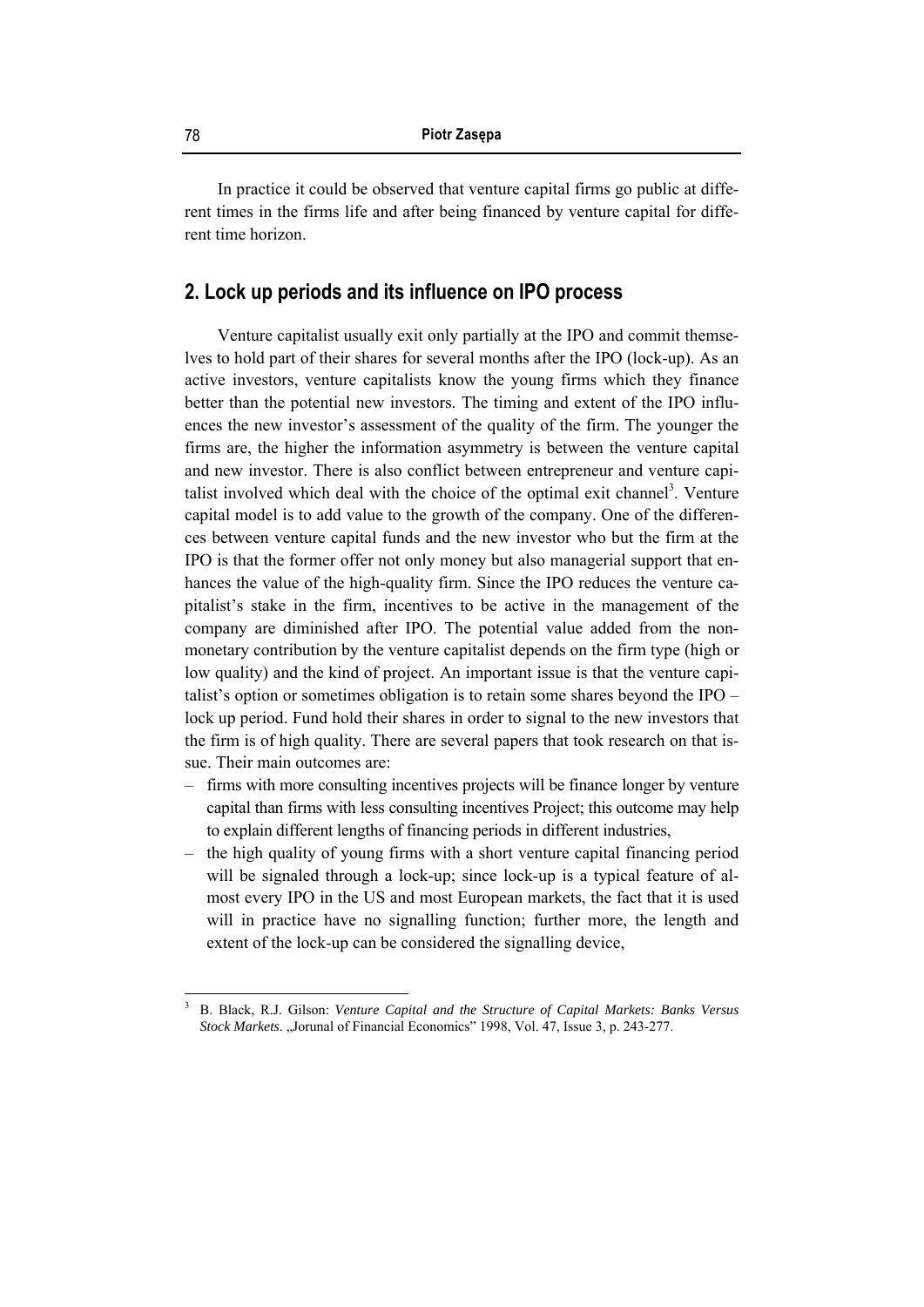‒ after the expiration of the lock-up period, the information asymmetry between the venture capitalists and the new investors is resolved; so prediction concerning the length of the lock-up period is: the greater uncertainty, the longer the contracted lock-up periods<sup>4</sup>.

The extent of the lock up and the share price depend on the characteristics of the firm:

- the higher the extent of the non-monetary contribution by the venture capitalists, the lower the fraction of shares retained and the higher the price per share,
- $-$  the higher the investment demand (size) of the firm and the greater profitability, the lower the fraction sold and the higher the price per share.

# **3. PE ratio at the Warsaw Stock Exchange and its influence on the level of venture capital divestments**

PE ratios (defined as ratio between price of an equity share and earning per share) been considered as an important indicator of the state of stock prices, both at an aggregate (index of stock prices) and individual stock level. Current high (Low) PE ratios are seen as precursor to decrease (increase) in future stock prices. Alternatively, the spread between bond yields and earning yields (inverse of PE ratio) is used to predict share price movement, as the level of relative yield would indicate inflow/outflow of funds between bond and equity markets. Most of such attempts are, however, aimed at predicting future prices. Our approach is mainly analytical and focused on divestment of venture capital industry in Poland. Much of the real-world discussion of stock market valuation concentrates on the firm's price-earnings multiple, the ratio of price per share to earnings per share, commonly called the P/E ratio. In fact, one common approach to valuing a firm is to use an earnings multiplier. The value of the stock is obtained by multiplying projected earnings per share by a forecast of the P/E ratio. Although forecasting the P/E multiple is difficult as P/E ratios vary across industries and over time, our discussion of stock valuation provides some insight into the factors that ought to determine a firm's P/E ratio. Observation suggests the P/E ratio might serve as a useful indicator of expectations of growth opportunities. When future growth opportunities dominate the estimate of total value, the firm will command a high price relative to current earnings. Thus a high P/E multiple indicates that a firm enjoys

<sup>4</sup> T. Tykova: *The Decision of Venture Capitalists on Tming and Extent of IPO*. ZEW Discussion Papers, No. 03-12, p. 24.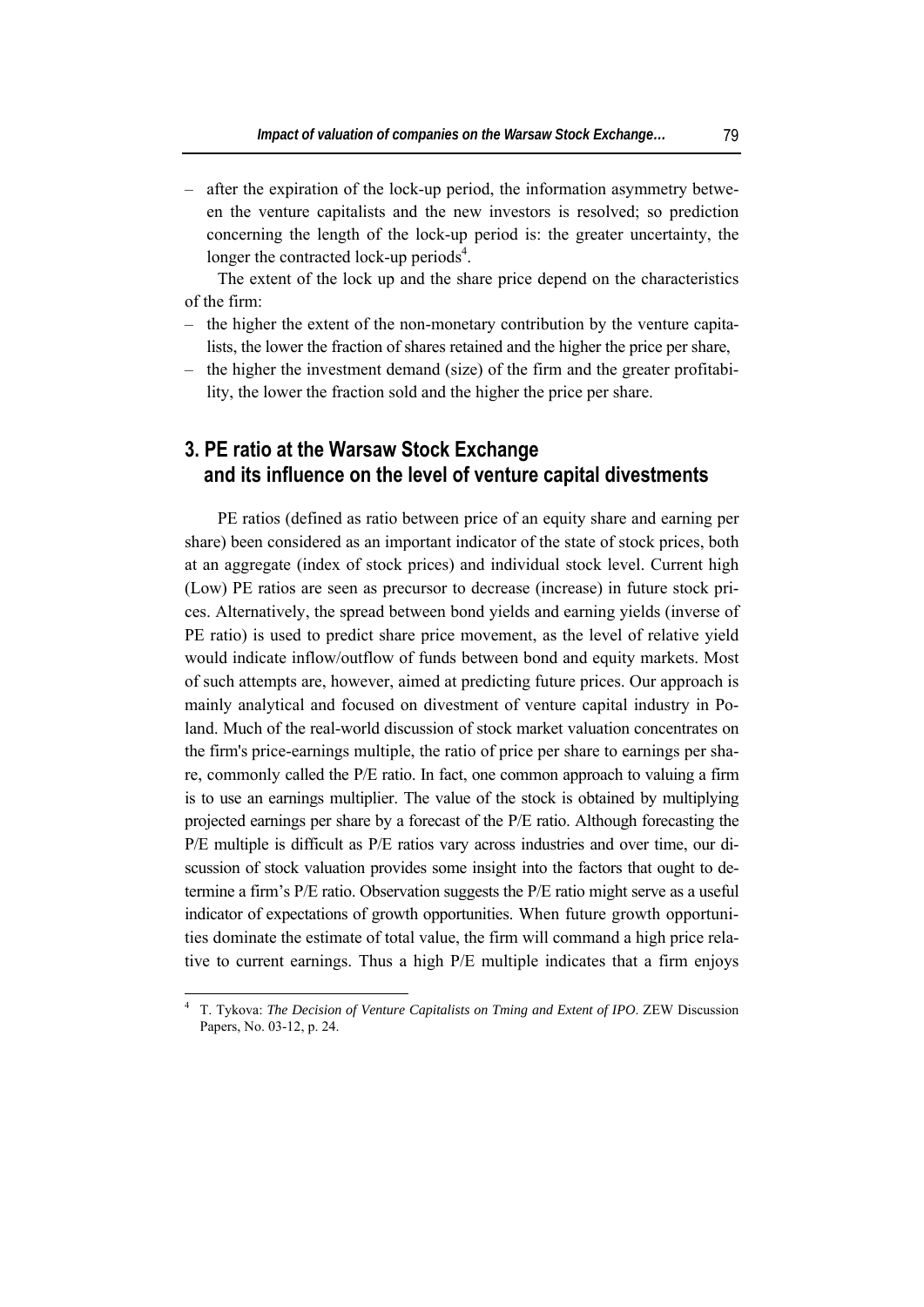ample growth opportunities or in our case possibility to obtain high valuation during IPO process. Clearly, the differences in expected growth opportunities are responsible for differences in P/E ratios across firms. The P/E ratio actually is a reflection of the market's optimism concerning a market and a firm's growth prospects. In their use of a P/E ratio, analysts must decide whether they are more or less optimistic than the market. If they are more optimistic, they will recommend buying the stock. When a firm has good investment opportunities, the market will reward it with a higher P/E multiple if it (exploits those opportunities more aggressively by plowing back more earnings into those opportunities. P/E ratios frequently are taken as proxies for the expected growth in dividends or earnings. In fact, a common Wall Street rule of thumb is that the growth rate ought to be roughly equal to the P/E ratio. The importance of growth opportunities is most evident in the valuation of star-up firms which are in venture capital concerns. For example, in the dot come boom of the late 1990s, many companies that had to yet to turn a profit were valued by the market at billions of dollars. The perceived value of these companies was exclusively as growth opportunities. Of course, when company valuation is determined primarily by growth opportunities, those values can be sensitive to re-assessment of such prospects which is an issue for venture capital backed IPOs. When the market became more skeptical of the business prospects of most Internet retailers at the close of 1990s, that is, as it revised the estimates of growth opportunities downward, their stock prices plummeted. No description of P/E analysis is complete without mentioning some of its pitfalls. First, consider that the denominator in the P/E ratio is accounting earnings, which are influenced by somewhat arbitrary accounting rules such as the use of historical cost in depreciation and inventory valuation. In times of high inflation, historic cost depreciation and inventory costs will tend to underrepresent true economic values, because the replacement cost of both goods and capital equipment will rise with the general level of prices. P/E ratios have tended to be lower when inflation has been higher. This reflects the market's assessment that earnings in these periods are of "lower quality", artificially distorted by inflation, and warranting lower L/E ratios.

Another confounding factor in the use of P/E ratios is related to the business cycle. The P/E ratio reported in the financial pages of the newspaper, by contrast, is the ratio of price to the most recent past accounting earnings. Current accounting earnings can differ considerably from future economic earnings. Because the ownership of stock conveys the right to future, as well as current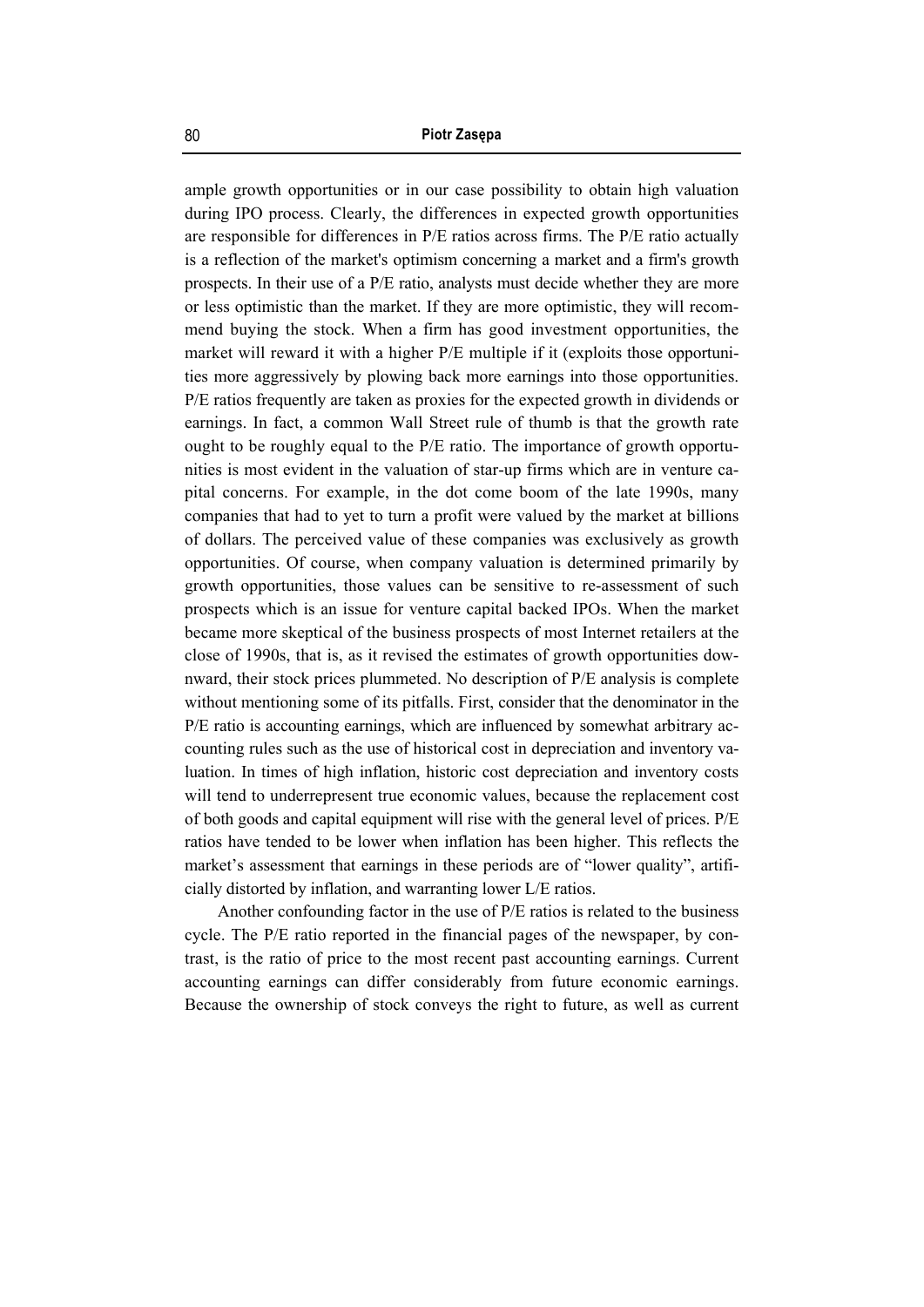earnings, the ratio of price to most recent earnings can very substantially over the business cycle, as accounting earnings and the trend value of economic earnings diverge by greater and lesser amounts.

The price-earnings ratio is an example of a comparative valuation ratio. Such ratios are used to assess the valuation of one firm versus another based on a fundamental indicator such as earnings. For example, an analyst might compare the P/E ratios of two firms in the same industry to test whether the market is valuing one firm "more aggressively" than the other. This might not be appropriate ratio to compare for young tech firms supported by VC funds so other such comparative ratios are commonly used:

1. Price-to-Book Ratio – this is the ratio of price per share divided by book value per share. As we noted earlier in this chapter, some analysts view book value as a useful measure of the firm value and therefore treat the *P/B* ratio as an indicator of how aggressively the market values the firm.

2. Price-to-Cash Flow Ratio – earnings as reported on the income statement can be affected by the company's choice of accounting practices, and thus are commonly viewed as subject to some imprecision and even manipulation. In contrast, cash flow – which tracks cash actually flowing into or out of the firm – is less affected by accounting decisions. As a result, some analysts prefer to use the ratio of price to cash flow per share rather than price to earnings per share (P/E). Some analysts use operating cash flow when calculating this ratio; others prefer "free cash flow", that is, operating cash flow net of new investment.

3. Price-to-Sales Ratio – many start-up firms have no earnings. As a result, the price-earnings ratio for these firms is meaningless. The price-to-sales ratio (the ratio of stock price to the annual sales per share) has recently become a popular valuation *benchmark* for these firms. Of course, P/S ratios can vary markedly across industries, since profit margins vary widely.

The experience of venture capital firms in Poland with respect to exit opportunities has been vastly very positive. Evidence show that, on average, a public listings of shares is a more profitable exit rout for venture capital than a sale to strategic investor – a 3.5 cash-on-cash multiple for public listings versus a 2.5 cash on cash multiple for trade sale<sup>5</sup>. This outcome may suggest that strategic investors are unwilling to overpay for acquired business and this may also explain asymmetry of information about certain type of industry between

<sup>5</sup> D. Klonowski: *Private Euqity in Poland after Two Decades of Development: Evolution, Industry Drivers, and Returns.* "Venture Capital: An International Journal of Entrepreneurial Finance" 2011, Vol. 13, No. 4, p. 295-311.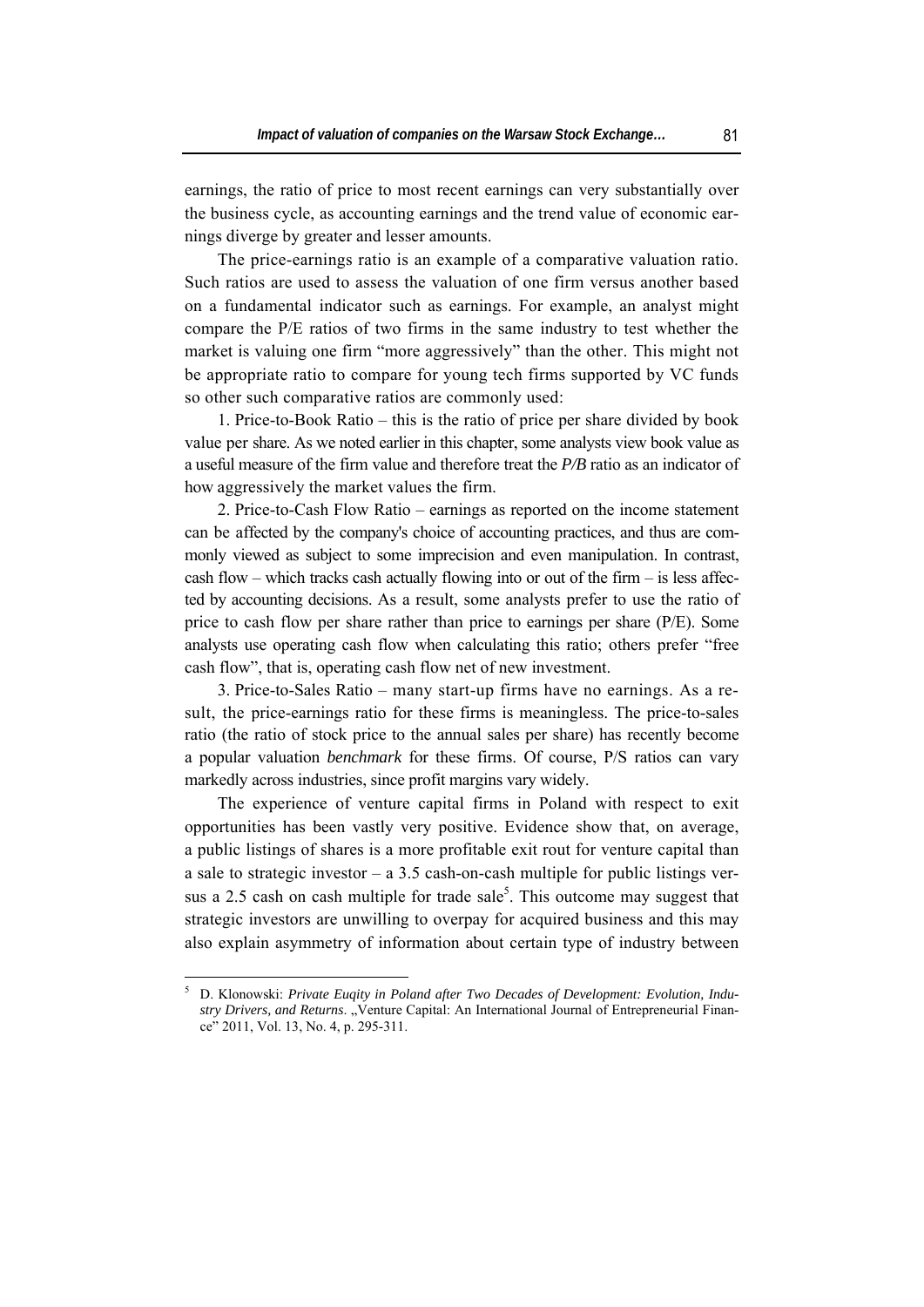private investors and venture capitalists. It is known that public markets in Poland have experienced extraordinary returns over the period of last two decades with returns particularly concentrated between 2003 and 2006. Strong increase across all markets indexes reflect a combination of P/E multiple expansion, improved operating results for listed firms and strong demand for new listings from institutional investors such as venture capital funds. Venture capital funds have benefited by conducting quite huge number of IPO of their portfolio companies at quite high valuations. This show some kind of asymmetry of information between venture capitalists and other investors which are willing to pay for the stocks at inflated valuations on the basis of economic cycles or market anomalies. At Polish market venture capital played as they would have more information than other investors. They managed to sell their shares at the high valuation. Cyclical and sharp upward movements in public market in Poland have tended and exaggerate business valuations. Strong public market supports efficient, fast and liquid exit for venture capital industry. Venture capital firms in Poland have achieved 37 IPO over 2001-2012 through listing on WSE and this number represent more than 10% of all firms listed on the exchange. When we analyse the number of VC backed IPO it could be pointed that funds use high valuations to conduct their IPO.



Left scale: non VC backe IPO number, right scale VC backed IPO number

Source: WSE and European Venture Capital Association Yearbooks 2000-2013.

Fig. 1. Number of VC backed IPO vs non VC backed IPO transactions conducted on WSE over 2001-2012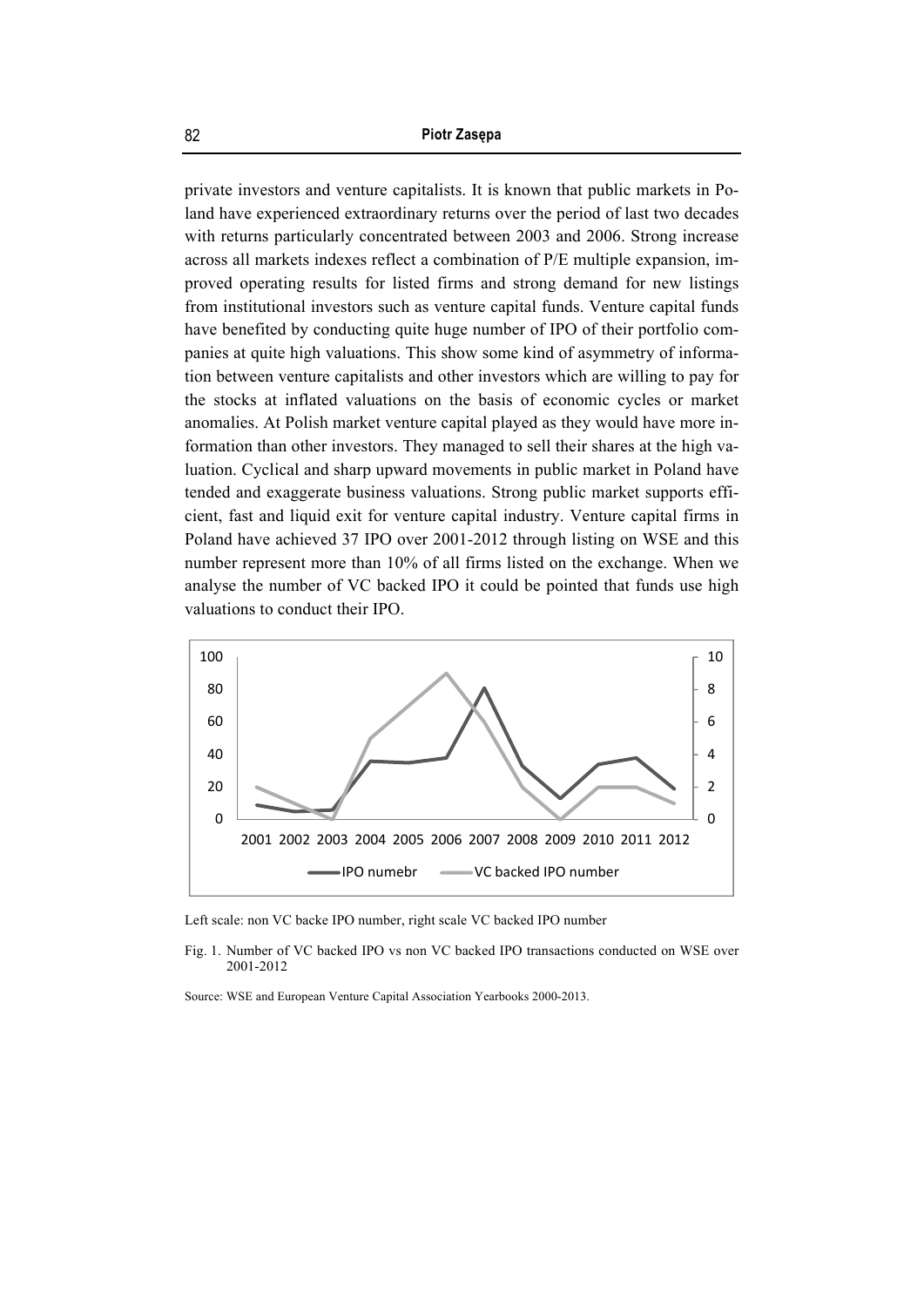Correlation of IPO numbers between VC and other transaction is quite high and is a little above 65% level. Most of the transactions conducted by VC funds (59%) accounted for the period of 2005-2007 when WSE witnessed highest valuations and lowest P/E ratio which was noted in 2006.



Fig. 2. Level of underpricing of VC backed vs. non VC backed IPO transactions over 2001-2012 conducted on WSE

Source: Calculation based on data form WSE.

The Polish market VC backed IPOs were less underpriced than other IPOs. This results support theories that claim that VC funds reduce information assymetry between IPO investors and pre-IPO owners of the company or certification role of the VC funds. The reduction of the information assymetry or the certification "effect" must be substantial bearing in mind that in general the level of underpricing is higher during the bull market and this is also the time when PE/VC funds carried most of the IPOs.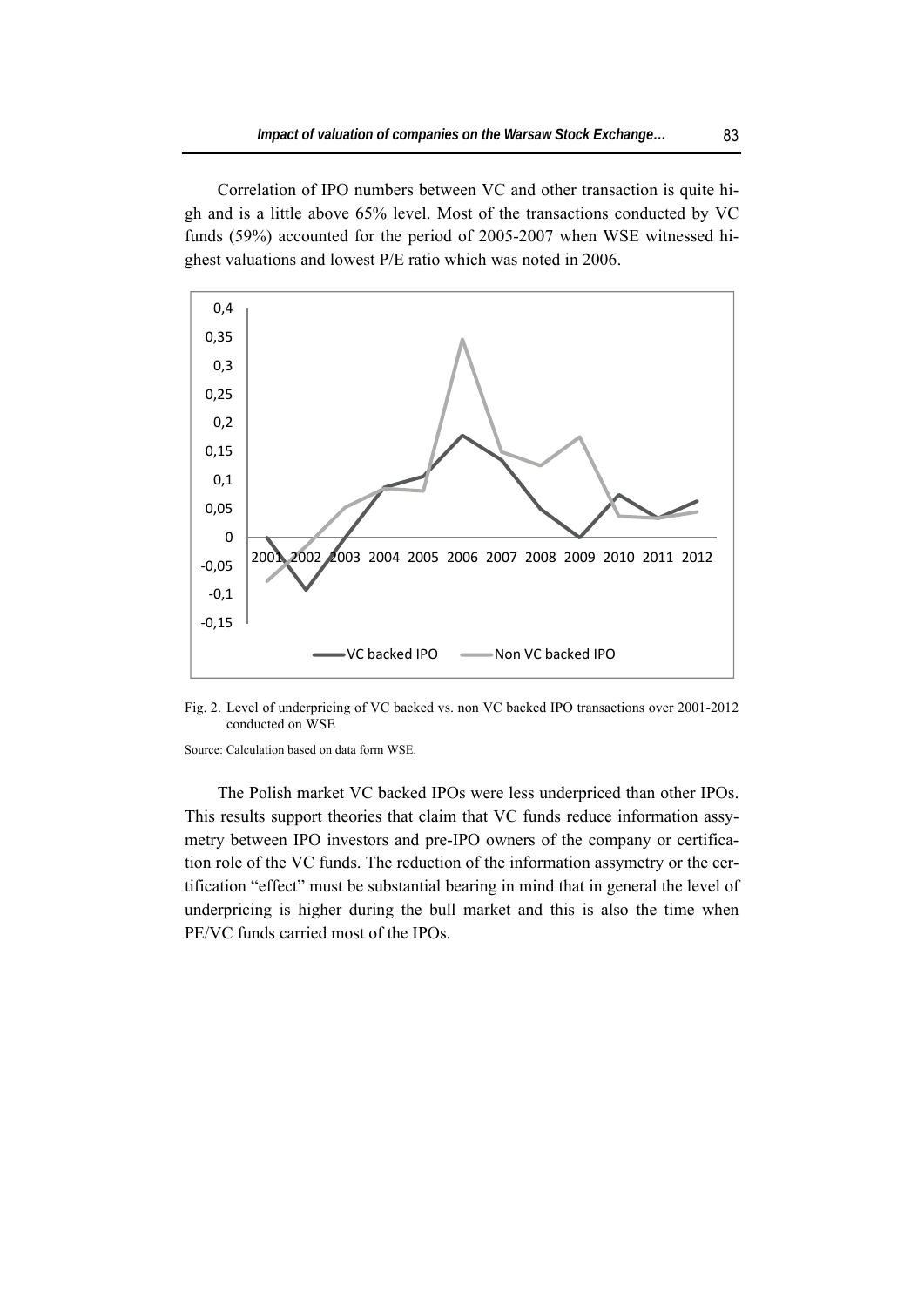

Left scale: P/E ratio and WSE Returns, right scale VC backed IPO number Fig. 3. PE ratio, WSE returns vs VC backed IPOs number on WSE over 2001-2012 Source: Calculation based on WSE data.

Analysing the level of P/E we could observed that in 2006 WSE witnessed lowest P/E ratio level and highest number of VC backed IPO and one of the highest returns of WIG. In other years we observe negative correlation between P/E level and number of VC backed IPO. This show that the P/E level is also used by venture capitalist in taking the decisions about exit through IPO. Empirical results indicate that exit levels by the most experienced venture capital firms are most responsive to public market signals. Exit levels are very sensitive to public market ratios. Venture capitalists perform better in "hot market" which could be observed on the level of underpricing of IPOs transactions. These findings suggests that an important component in volatility in venture capital investment activity is driven by volatility of fundamentals. Cycles in venture capital are driven by overreaction to public markets signals or change in the industry fundamentals.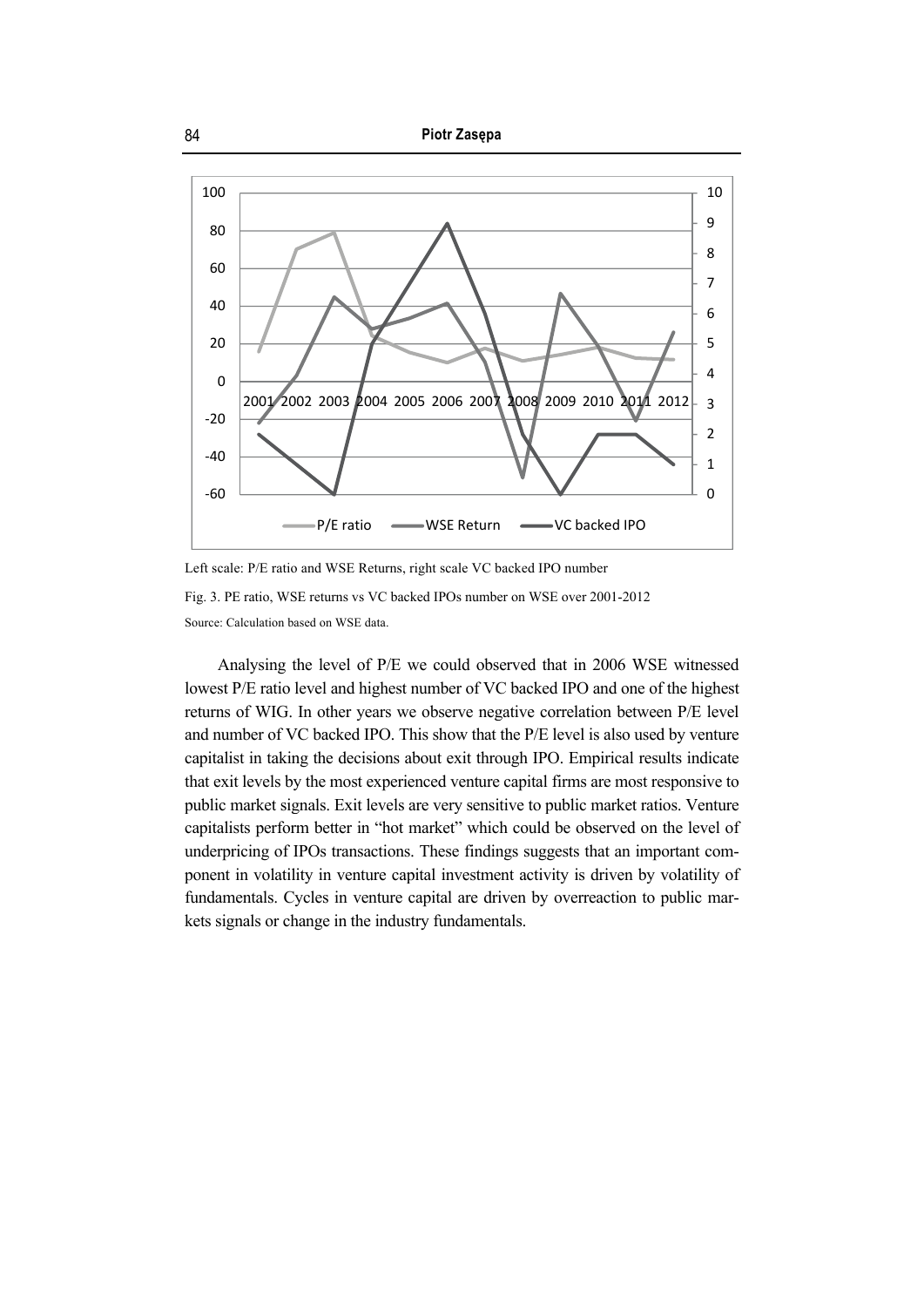## **Conclusions**

We can observe that venture capital in Poland conduct their exit transaction via IPO with great response to the public markets and its ratio like P/E. Venture capital firms increase their activity during market booms and they report lower underprcing than non VC backed IPO during that periods. Shift in public markets provide information to venture capital funds and its influence their investment decisions. Venture capital industry is based on well functioning exit markets, especially IPO where it makes high returns. The IPO showed to be the best means of exit for VCs in Poland since it enables them to make profit from enthusiasm of the investors towards this companies in particular "hot periods". This exit allows VCs to benefit from the new investment opportunities by developing the funds collected at the time of IPOs. All main market multiplies influence the decision on IPO process. Understanding whether the patterns above continue to hold during that most dramatic of cycles is an important question for future research to examine.

# **References**

- Barry H., Muscarella Ch.: *The Role of Venture Capital in the Creation of Public Companies, Evidence of Going Public Process*. "Journal of Financial Economics", Vol. 27, Issue 2.
- Black B., Gilson R.J.: *Venture Capital and the Structure of Capital Markets: Banks Versus Stock Markets*. "Jorunal of Financial Economics" 1998, Vol. 47, Issue 3.
- European Venture Capital Association Yearbooks 2000-2013.
- Gompers P., Kovner A., Lerner J., Scharfstein D.: *Venture Capital Investment Cycle, The Impact of the Public Markets*. "Journal of Financial Economics" 2008, Vol. 87.
- Klonowski D.: *Private Euqity in Poland After Two Decades of Development: Evolution, Industry Drivers, and Returns*. "Venture Capital: An International Journal of Entrepreneurial Finance" 2011, Vol. 13, No. 4.
- National Venture Capital Association Yearbooks 2000-2013.
- Tykova T.: *The Decision of Venture Capitalists on Tming and Extent of IPO*. ZEW Discussion Papers, No. 03-12.

Warsaw Stock Exchange Data.